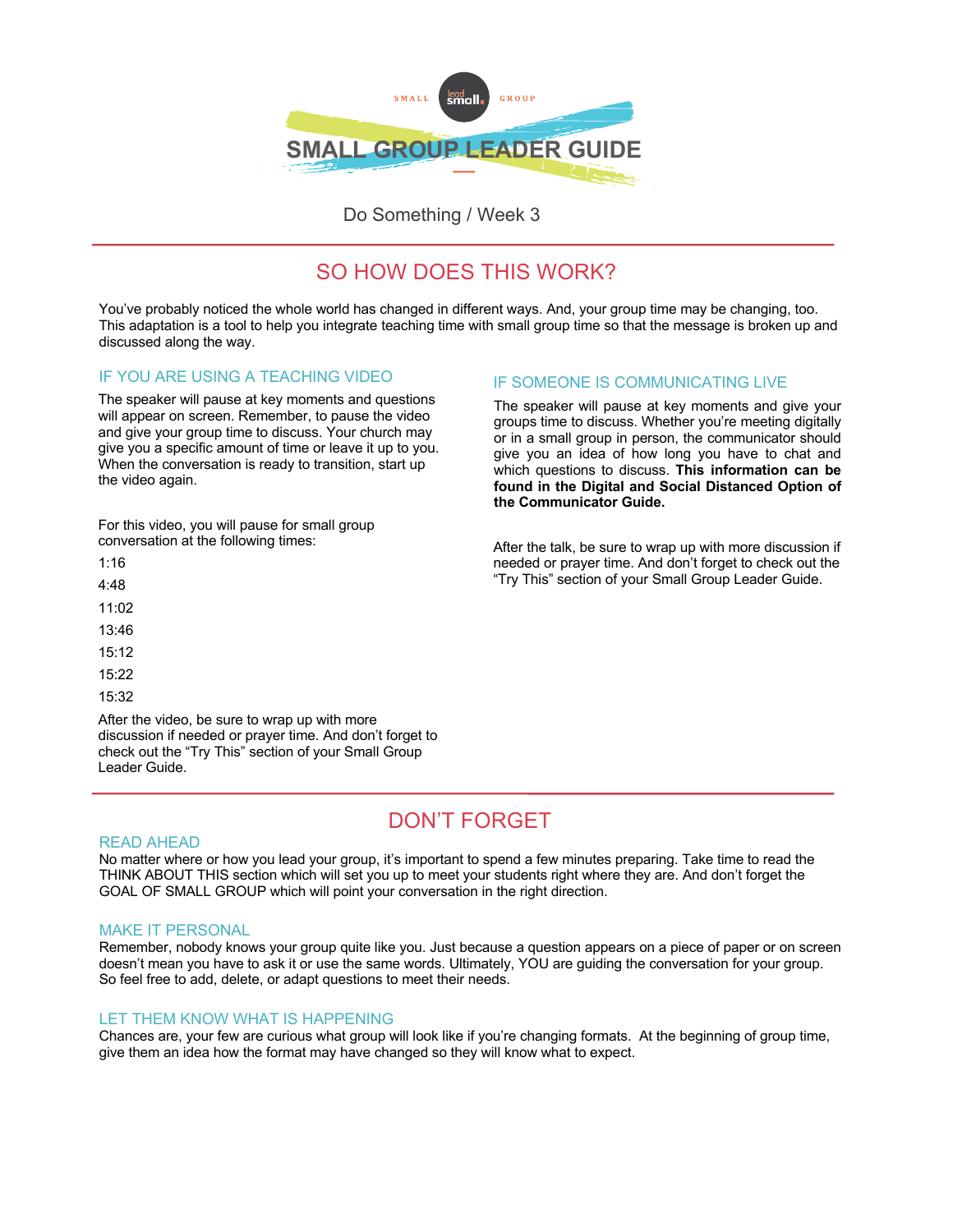

Do Something / Week 3

# BEFORE GROUP

### BOTTOM LINE

God is doing something about injustice.

### **SCRIPTURE**

*Matthew 9:35 NLT Matthew 9:36-37 NLT*

*Isaiah 61:8a NLT*

## GOAL OF SMALL GROUP

To show students that God sees and cares about injustices and is doing something in response to them.

### THINK ABOUT THIS

This week's conversation may be especially difficult for your few to grasp. For starters, it requires some abstract thinking to look for a God at work who we can't actually see. That's an ability they're still developing. In addition, it asks them to step up and take responsibility.

How will they be a part of the solution? This might be hard for some of your students who feel too young, too powerless, or potentially even too unmoved to act in response to injustice. They may not see themselves as people who can do anything or even want to do anything about injustice. And finally, for those experiencing injustice themselves, this conversation may leave them with more questions than answers at first. They may struggle to see how God is at work when the injustice they're experiencing is still very real. No matter where your students come from in this conversation, it isn't your job to necessarily change their mind. Instead, it's your job to be a safe space where they can process honestly and maybe, just maybe, begin to consider the good God at work against injustice in the world.

*This guide is a suggestion, not a formula. Adjust the questions and activities as needed, and don't feel like you need to do, or ask, everything you see here.*

# DURING GROUP

# HELPFUL DEFINITIONS

**Justice** is something that's fair, right, or equal. **Injustice** is the opposite: something that's unfair, unequal, or not right.

# **After the first break, discuss this question:**

# DISCUSS THIS

1. On a scale of 1 to 10, how frustrated are you when you don't get the answer to a question you've asked?

### **After the second break, discuss this question:**

2. Why do you think it's important to ask questions when we see injustice? (*Small Group Leader: You may want to refer to the definitions of justice and injustice used in this series to guide this discussion.)*

### **After the third break, discuss these questions:**

- 3. What's one way God shows that He cares about injustice?
- 4. Share an example of how you've seen God use someone to show He cares about injustice.

#### **After the fourth break, discuss this question:**

5. How does it feel to know God invites us to be part of fighting injustice?

### **After the fifth break, discuss this question:**

6. *(Small Group Leader: Recall the injustice your group has been learning about.)* How can each of us be part of working against the injustice we've been learning about?

#### **After the sixth break, complete this activity:**

DO THIS (EXPERIENCE) 1